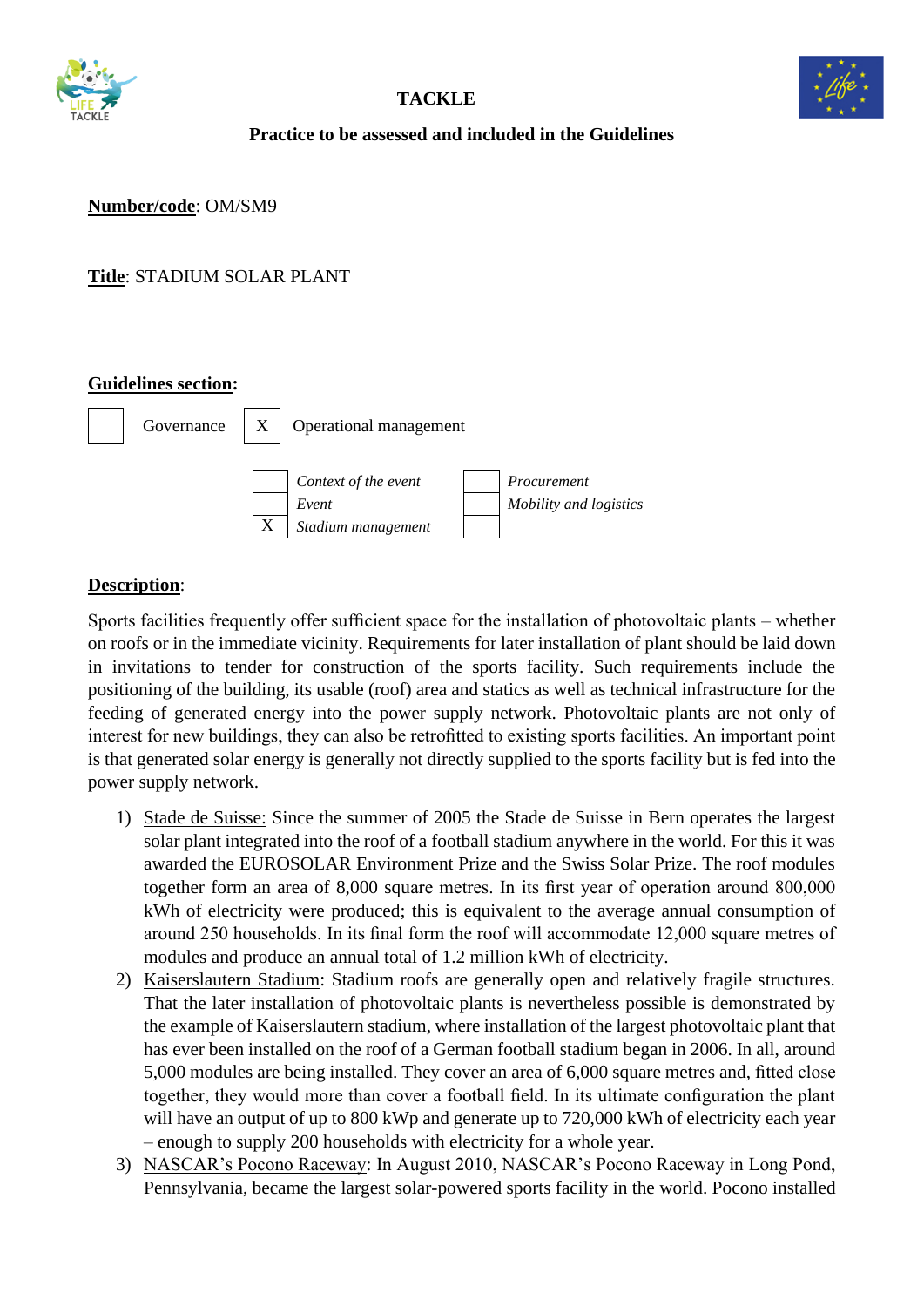a 25-acre, 3-megawatt array in a former parking lot adjacent to the track. It consists of 40,000 American-made photovoltaic modules and is large enough to be seen from outer space. The solar array, which offsets more than 3,100 metric tons of CO2 annually, provides enough power to operate the entire raceway and 1,000 homes nearby (the raceway sells the energy it doesn't use to local utilities).

- 4) Forest Green Rovers FC: The New Lawn, home of the English Football Club Forest Green Rovers, is a stadium that is characterized by an ultimate energy management thanks to the installation of solar and wind panels. Regarding the environmental benefits, solar and wind panels guarantee 100% renewable energy and generate 65% of the total power. Only solar panels make 20% of the total energy. Regarding the economic benefits, the use of solar and wind power allows to reduce the costs related to the energy consumption. The practice adopted by the Forest Green Rovers F.C can be (potentially) applied in any stadium. However, the replicability potential is linked to the adequate climate conditions and incentives given from the local government.
- 5) Philadelphia Eagles' Stadium: Philadelphia Eagles is an American club of the National Football League that in 2003 started the program "Go Green" in order to be more environmentally responsible. In particular, among others, they focused on green energy. The club implemented in the stadium 11,108 solar panels and 14 wind turbines that power completely all the operations. Regarding the environmental benefits, Eagles' stadium runs completely on sustainable energy. This reduced electricity consumption more than 50%. About the economic benefits, the 'Green Energy' adopted by Philadelphia Eagles allowed to reduce the costs associated with energy consumption. The measure can be potentially applied even in other contexts. However, it is important to consider the high investments needed. Then, the replicability for other teams is only possible according to some political and economic requirements.
- 6) Stade de Bordeaux Solar pergola In Bordeaux, a pergola composed of 60,000 photovoltaic panels provides shade for 7,000 parking spaces and electricity for 5,000 households. That parking area is shared between the exhibition park and the stadium and is one of the largest photovoltaic plants in France.

#### **Environmental benefits**:

Prevent GHG emissions.

According to some estimates from the Natural Resource Defense Council  $(NRDC)^1$ , if all arenas and stadiums had solar installation equal to the Los Angeles' STAPLES Center<sup>2</sup>, they would:

- Reduce carbon emissions by approximately 86.6 million lbs/yr, comparable to taking 8,340 cars off the road;

- Create enough electricity to power roughly 4,812 American homes for a year;
- Save the equivalent of 33,970 barrels of crude oil per year.

<sup>1</sup> https://www.nrdc.org/media/2010/100908

<sup>&</sup>lt;sup>2</sup> Los Angeles STAPLES Center is another stadium that chose to go green in many different ways, including the switch to solar energy. It installed a 1,727-panel solar array covering 25,000 square feet of the arena's roof. The 345.6-kilowatt system supplies 5 to 20 percent of the building's energy use (depending on load) and produces 525,000 kilowatt-hours annually, saving an average of \$55,000 per year. On a sunny day with a low base load of energy use, the panels provide up to 20 percent of energy use; because they have over 250 events per year, including mega-events like the Grammy Awards and NBA and NHL playoffs, the panels provide only 5 percent of our total annual energy use, which nevertheless translates in relevant energy savings (https://www.nrdc.org/sites/default/files/STAPLES-Center-Case-Study.pdf).